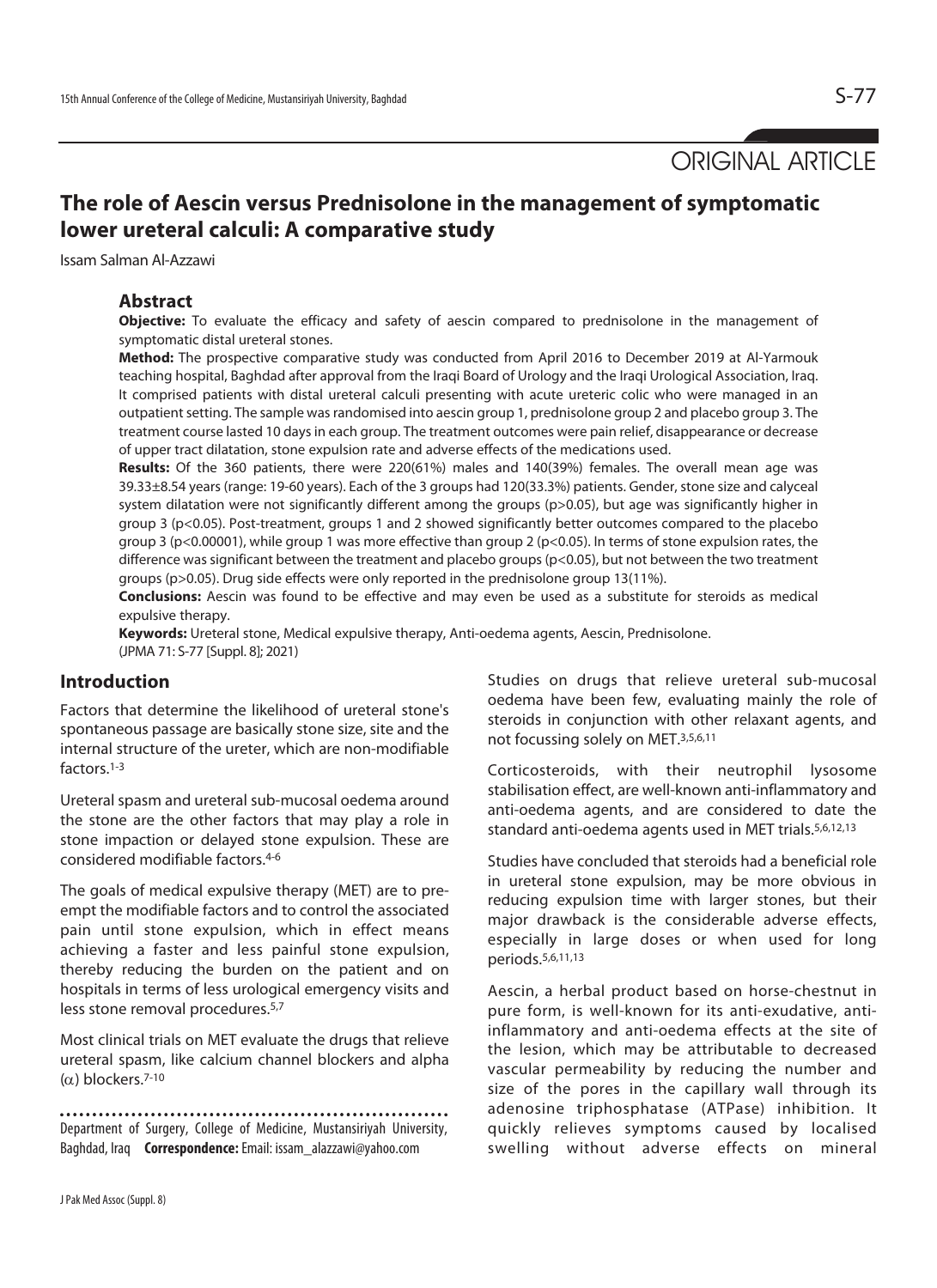#### metabolism or the blood-forming system.14-17

Having such anti-oedema and venotonic properties, it was used effectively in varicosis, haemorrhoids, thrombophlebitis, post-tonsillectomy and traumatic swelling, etc. and has shown a low side-effect profile.15,16,18-20

The current study was planned to evaluate the efficacy and safety of aescin compared to prednisolone in the management of symptomatic distal ureteral stones.

## **Patients and Methods**

The prospective comparative study was conducted from April 2016 to December 2019 at Al-Yarmouk teaching hospital, Baghdad After approval from the Iraqi Board of Urology and the Iraqi Urological Association, Iraq, the sample size was calculated using OpenEpi calculation programme in the light of literature.21

Convenient sampling was used for selecting the study participants from the patients with symptomatic distal ureteral stones attending the urology outpatient clinic in Al-Yarmouk teaching hospital, Baghdad.

All patients presenting with features of ureteric colic were evaluated and treated in an outpatient setting. Evaluation included history, physical examination, urinalysis, renal function tests, blood glucose, abdominal ultrasound (U/S) and plain kidney-ureter-bladder (KUB) X-ray. Computerised tomography (CT) scan of the abdomen and the pelvis was also done for patients with lucent stones.

Those finally included were patients aged >18 years with a single stone of a 4-10mm in size situated in the distal part of the ureter, and not having received any MET treatment. Patients with upper tract dilatation detected by U/S were also included.

Those with multiple or bilateral stones, solitary kidney, severe pelvi-calyceal system (PCS) dilatation, renal impairment, urinary tract infection (UTI), previous ureteral surgery, extra-corporeal shockwave lithotripsy (ESWL), pregnancy, diabetes or peptic ulcer were excluded.

Baseline data included patients' age, gender, stone size and the degree of upper tract dilatation.

All patients were prescribed tramadol hydrochloride 100mg injection at presentation for pain relief.

After being included in the study on the basis of evaluation and informed consent, the patients were randomised ( through alternating sequence ) into group 1 receiving aescin 120mg/day, group 2 receiving prednisolone 25mg/day, and placebo group 3. The treatment course lasted 10 days in each group.

All patients in the 3 groups were instructed to increase their water intake to at least 2 litres per day, to receive intramuscular (IM) tramadol injection for each severe colic attack, and to take oral tramadol 50mg for the milder pain episodes during the treatment course.

They were also instructed to record the number of severe colic episodes necessitate tramadol injection, the date of complete pain relief with no more need for analgesia, to monitor urine output for the passage of the stone, the date of the event, and to record any adverse effect of the treatment.

After the 10-day treatment course, the patients were reevaluated through history, physical examination, the same laboratory tests, U/S and X-ray.

Outcome parameters were complete pain relief, number of severe colic attacks / number of analgesic ampoules used throughout the course, disappearance or decrease of the upper tract dilatation, stone expulsion rate and duartion, and adverse effects of the medications used.

Data was analysed using the Statistical Package for the Social Sciences (SPSS) version 25 (SPSS Inc., IBM Corp., Armonk, NY, USA) whereby, analysis of variance (ANOVA) test, student t-test and Pearson chi-square test were used as appropriate. P<0.05 was considered significant.

# **Results**

Of the 360 patients, there were 220(61%) males and 140(39%) females. The overall mean age was 39.33±8.54 years (range: 19-60 years). Each of the 3 groups had 120(33.3%) patients. Gender, stone size and PCS dilatation were not significantly different among the groups (p>0.05), but age was significantly higher in group 3 (p<0.05) (Table-1).

Post-treatment, intervention groups 1 and 2 showed significantly better outcomes on all parameters compared

**Table-1:** Baseline data.

| <b>Variable</b>                 |          | Aescin          | Prednisolone Placebo |               | P value            |
|---------------------------------|----------|-----------------|----------------------|---------------|--------------------|
|                                 |          | $N = 120$       | $N = 120$            | $N = 120$     |                    |
| Mean Age (year)                 |          | $39 + 9.15$     | $38 + 7.50$          | $41 + 8.44$   | 0.0191             |
| Gender (n)                      | Male     | 78              | 69                   | 73            |                    |
|                                 | Female   | 42              | 51                   | 47            | 0.4912             |
| Stone size (mm) (Mean $\pm$ SD) |          | $6.45 \pm 1.15$ | $6.65 + 1$           | $6.32 + 1.22$ | 0.07481            |
| PCS dilatation (n) Mild         |          | 84              | 80                   | 87            |                    |
|                                 | Moderate | 36              | 40                   | 33            | 0.613 <sup>2</sup> |

 $1:$  by Analysis of variance (ANOVA).  $2:$  by Chi-square.

SD: Standard deviation, PCS: Pelvi-calyseal system.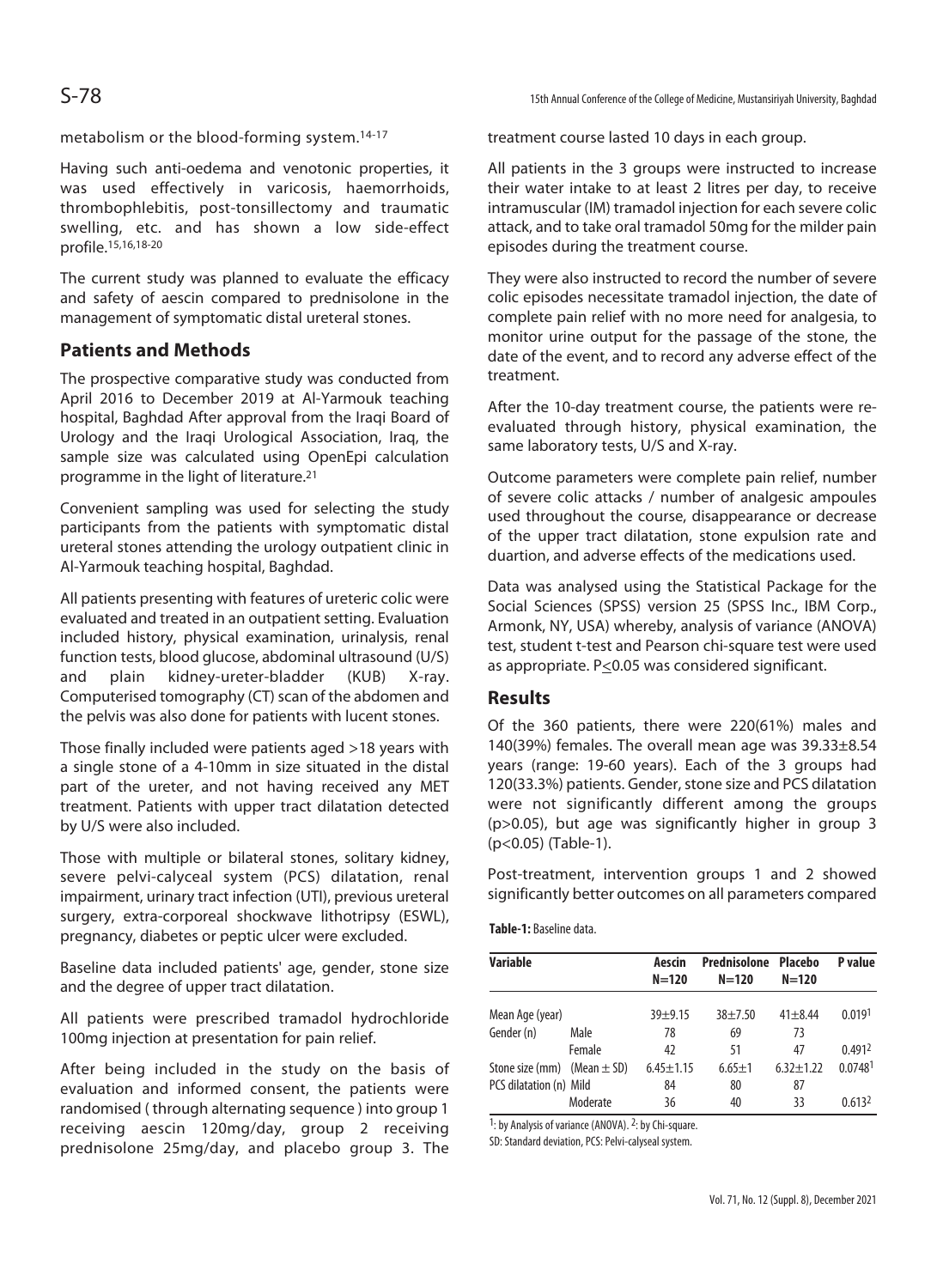| Variable                                                          | Aescin         | <b>Prednis</b> | <b>Placebo</b> | P value   | P value    | P value                |
|-------------------------------------------------------------------|----------------|----------------|----------------|-----------|------------|------------------------|
|                                                                   | $N = 120$      | $N = 120$      | $N = 120$      | I vs II   | I vs III   | II vs III              |
| Complete relief of pain (n)                                       | 109 (90.8%)    | 98 (81.6%)     | 63 (52.5%)     | 0.0392    | 0.0000001  | 0.0000011              |
| Time to complete pain relief/days (Mean $\pm$ SD)                 | $2.5 \pm 1.12$ | $4 + 1.33$     | $7 + 1.85$     | < 0.00001 | < 0.000001 | < 0.00001 <sup>2</sup> |
| No. of severe pain episodes/No. of analgesic inj. (Mean $\pm$ SD) | $1.2 + 0.66$   | $2.2 + 0.88$   | $4.5 + 1.11$   | < 0.00001 | < 0.00001  | < 0.00001 <sup>2</sup> |
| $\downarrow$ in PCS dilatation (n)                                | 105 (87.5%)    | 90 (75%)       | 56 (47%)       | 0.0131    | < 0.000001 | 0.000006 <sup>1</sup>  |
| Stone expulsion rate (n)                                          | 73 (63%)       | 78 (65%)       | 42 (35%)       | >0.05     | 0.000061   | 0.0000031              |
| Time to stone expulsion/ days (Mean $\pm$ SD)                     | $5.5 + 1.22$   | $7 + 2.00$     | $9 + 2.25$     | < 0.00001 | < 0.00001  | < 0.00001 <sup>2</sup> |
| Drug side effects (n)                                             |                | 13 (11%)       | 0              |           |            |                        |

1: by Chi-square. 2: by t-test. SD: Standard deviation. PCS: Pelvi-calyseal system.

to the placebo group 3 (p<0.00001), while group 1 was more effective than group 2 (p<0.05). The only exception was stone expulsion rate for which the difference was significant between the treatment and placebo groups (p<0.05), but not between the two treatment groups (p>0.05) (Table-2).

No significant complications were encountered across the study period in all the 3 groups. Drug side-effects were only reported in the prednisolone group 13(11%); gastric upset 11(84.6%), rise in blood sugar level 6(46%), rise in blood pressure 5(38.5%), and moon-face presentation in 2(15.4%) patients. All of them completed the treatment course.

### **Discussion**

To the best of our knowledge, the current study is the first to evaluate the use of aescin alone in the treatment of patients with symptomatic ureteral stones.

As an MET, aescin has been mentioned briefly in a few studies, as it was used in combination with different nonsteroidal anti-inflammatory drugs (NSAIDs), analgesics and  $\alpha$  blockers without focus on its own role.<sup>4,22,23</sup>

The treatment doses in the current study were 120mg per day for aescin which was also used in earlier trials related to different aspects of aescin,<sup>16,19,20,24</sup> and 25mg per day for prednisolone, which is the average dose used in other studies related to METs,<sup>12,13</sup> because larger doses are usually associated with more adverse effects of steroids.

The treatment course was limited a 10-day period for a variety of reasons. From personal experience, which is in agreement with other studies, the major part of pain perception in ureteral stone disease usually occurs during the first 10 days of presentation.6,7,25 Besides, in accordance with the ethical committee recommendations, patients should not be left for more than 10-14 days without active intervention, especially those on placebo treatment. Also, for safety reasons, steroids should not be given to such patients for >10

days. And, finally, in the region of the current study, it is difficult to follow up patients for long periods, and since such studies depend mainly on patient-oriented data, it was necessary to make the treatment course as short as 10 days to ensure that patients returned at the end of the treatment course.

Stones included in the current study were  $\geq$ 4mm and <10mm in their longest diameter, which was in accordance with the findings that MET can facilitate the passage of stones up to 10mm,<sup>2,9,13</sup> and the fact that stones <4mm are generally less problematic and not effective in clarifying the beneficial role of MET over placebo.7,25

Since all patients in the current study had some sort of PCS dilatation, which may be related to the mean stone size encountered (6.47±0.18mm) or to the delayed presentation of patients, it was worthy to add checking of changes in PCS dilatation by U/S as one of the parameters of response to treatment.

In the present study, there was an obvious and early control of pain with significant decrease in the need for analgesia in the aescin and prednisolone groups versus the placebo group, and there was a significant disappearance or decrease in PCS dilatation in patients treated with these drugs compared to the placebo, which can be considered a good indicator of response to treatment.

Stone expulsion rates were comparable in the two active treatment groups (63% for aescin and 65% for prednisolone), but they were significantly higher than the rate in the placebo group (35%). This may be related to the efficacy of the drugs themselves, or possibly related to the stone sizes encountered in the study, as the larger the stone is, the more obvious is the difference in expulsion rate between METs and placebo.7,25

Nevertheless, the stone expulsion rates for all the 3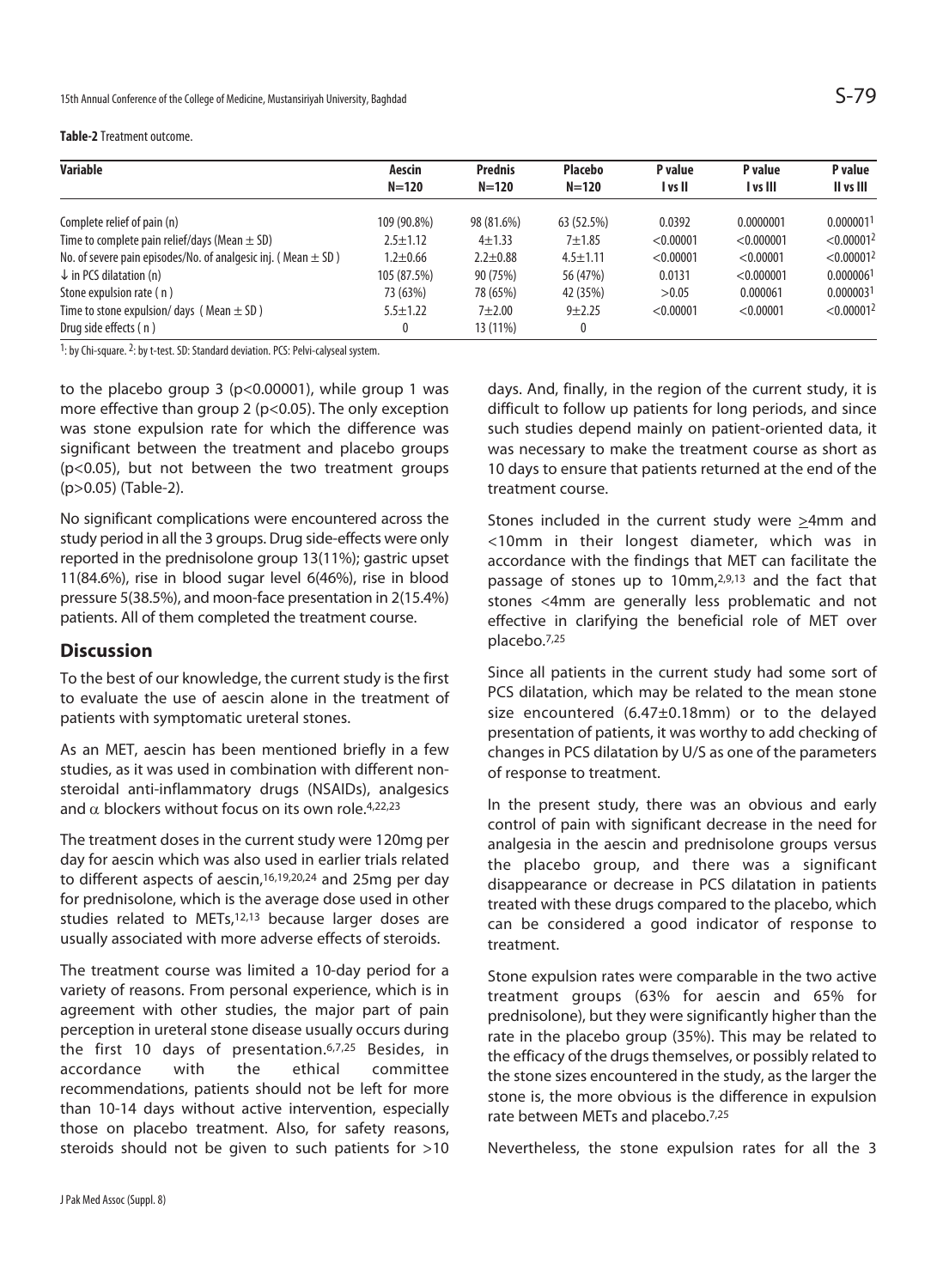groups were relatively lower than in many other studies on MET.4-6,8,12,23,25 This may be attributed to many factors, like the relatively larger stone size in this series (mean size 6.47mm versus 3.5-5.5mm in others)7,8,25 and the shorter treatment course (10 days versus an average of 28 days in others).5,6,8,25,26 In addition, the type of analgesic used in the current study in the 3 groups was tramadol hydrochloride, which is a pure central analgesic having no anti-inflammatory or anti-oedema effects, while in most other studies, some sort of Nonsteroidal antiinflammatory drugs (NSAIDs) was used which has wellknown additive anti-oedema effects.5-8,12,23,26

Lastly, the difference in stone expulsion rates may be related to the difference in mechanism of action between anti-oedema agents used in the current study, and ureteral smooth muscle relaxants, like  $\alpha$  blockers and calcium channel blockers, which were used in the other studies with or without steroids.4-6,8,12,23,26

By using two anti-oedema agents, the major response achieved was basically the relief of obstruction, which is created by the oedema at the level of the stone, and the relief was represented by disappearance or decrease in PCS dilatation, relief of pain and the absence of complications.

Apart from the comparable stone expulsion rates in aescin and prednisolone groups, all other parameters of response were in favour of aescin, which is possibly due to the efficacy of the drug itself or the difference in doses, since in the prednisolone group, the dose and duration was limited due to its well-known adverse effects.

The mechanism of action as well as the high efficacy and safety of aescin in the treatment of ureteral stones was also mentioned in details in a study published in 1969 in which aescin was effectively used to facilitate ureteral stone extraction by Zeiss sling.24

Prednisolone group reported side-effects, like gastric upset, rise in the levels of blood sugar and blood pressure, which were also recorded in other studies.<sup>6,12,13</sup>

No adverse effects were reported by the patients receiving aescin throughout the study period. This high safety profile was in agreement with other studies on aescin with different uses. No oral toxicity or mutagenic or teratogenic activity and no immuno-suppression effect has been reported, indicating its excellent tolerability,15,16,18,20,24 which may encourage its use for longer periods in the hope of improving the stone expulsion rate.

# **Conclusion**

Use of anti-oedema agents, like steroids and aescin in the

management of symptomatic distal ureteral calculi was found to be a valid and effective option, especially in patients with relatively large stones >6mm, and showing signs of obstruction with upper tract dilatation. With its superior efficacy in relieving pain, decreasing PCS dilatation, shortening the time for stone expulsion, and with its reasonable stone expulsion rate along with high safety profile, aescin can be considered a valid entity on the list of METs and it may even be used as a substitute for, over prednisolone in this respect.

#### **Disclaimer:** None.

**Conflict of Interest:** None.

#### **Source of Funding:** None.

## **References**

- 1. Sur R, Marguet C, Primingar G. Management of ureteral calculi. AUA update 2006; 25:161-71.
- 2. Fedrigon DC, Jain R, Sivalingam S. Current use of medical expulsive therapy among endourologists. Can Urol Assoc J 2018; 12:e384-90. doi: 10.5489/cuaj.4978. [ahead of print]
- 3. Wood KD, Gorbachinsky I, Gutierrez J. Medical expulsive therapy. Indian J Urol 2014; 30:60-4. doi: 10.4103/0970-1591.124209.
- 4. Campschroer T, Zhu X, Vernooij RW, Lock MT. Alpha-blockers as medical expulsive therapy for ureteral stones. Cochrane Database Syst Rev 2018; 4:CD008509. doi: 10.1002/14651858.CD008509.pub3.
- 5. Hwang EC, Hwang IS, Yu HS, Kim SO, Jung SI, Kang TW, et al. Effects of alfuzosin with methylprednisolone for spontaneous expulsion and pain control of lower ureteral stone. Urol Res 2012; 40:605-9. doi: 10.1007/s00240-012-0482-2.
- 6. Dellabella M, Milanese G, Muzzonigro G. Medical-expulsive therapy for distal ureterolithiasis: randomized prospective study on role of corticosteroids used in combination with tamsulosinsimplified treatment regimen and health-related quality of life. Urology 2005; 66:712-5. doi: 10.1016/j.urology.2005.04.055.
- 7. Ferre RM, Wasielewski JN, Strout TD, Perron AD. Tamsulosin for ureteral stones in the emergency department: a randomized, controlled trial. Ann Emerg Med 2009; 54:432-9.e1-2. doi: 10.1016/j.annemergmed.2008.12.026.
- 8. Porpiglia F, Ghignone G, Fiori C, Fontana D, Scarpa RM. Nifedipine versus tamsulosin for the management of lower ureteral stones. J Urol 2004; 172:568-71. doi: 10.1097/01.ju.0000132390.61756.ff.
- 9. Gnyawali D, Pradhan MM, Sigdel PR, Parajuli P, Chudal S, Poudyal S, et al. Efficacy of Tamsulosin plus Tadalafil versus Tamsulosin as Medical Expulsive Therapy for Lower Ureteric Stones: A Randomized Controlled Trial. Adv Urol 2020; 2020:e4347598. doi: 10.1155/2020/4347598.
- 10. Muter SA, Najm NM, Saleh MM. Medical Expulsive Therapy for Lower Ureteric Stones: A Comparative Study. Mustansiriya Med J 2010; 9:47?51
- 11. Porpiglia F, Vaccino D, Billia M, Renard J, Cracco C, Ghignone G, et al. Corticosteroids and tamsulosin in the medical expulsive therapy for symptomatic distal ureter stones: single drug or association? Eur Urol 2006; 50:339-44. doi: 10.1016/j.eururo.2006.02.023.
- 12. Saita A, Bonaccorsi A, Marchese F, Condorelli SV, Motta M. Our experience with nifedipine and prednisolone as expulsive therapy for ureteral stones. Urol Int 2004; 72(Suppl 1):43-5. doi: 10.1159/000076591.
- 13. Liu M, Henderson SO. Myth: nephrolithiasis and medical expulsive therapy. CJEM 2007; 9:463-5. doi: 10.1017/s1481803500015529.